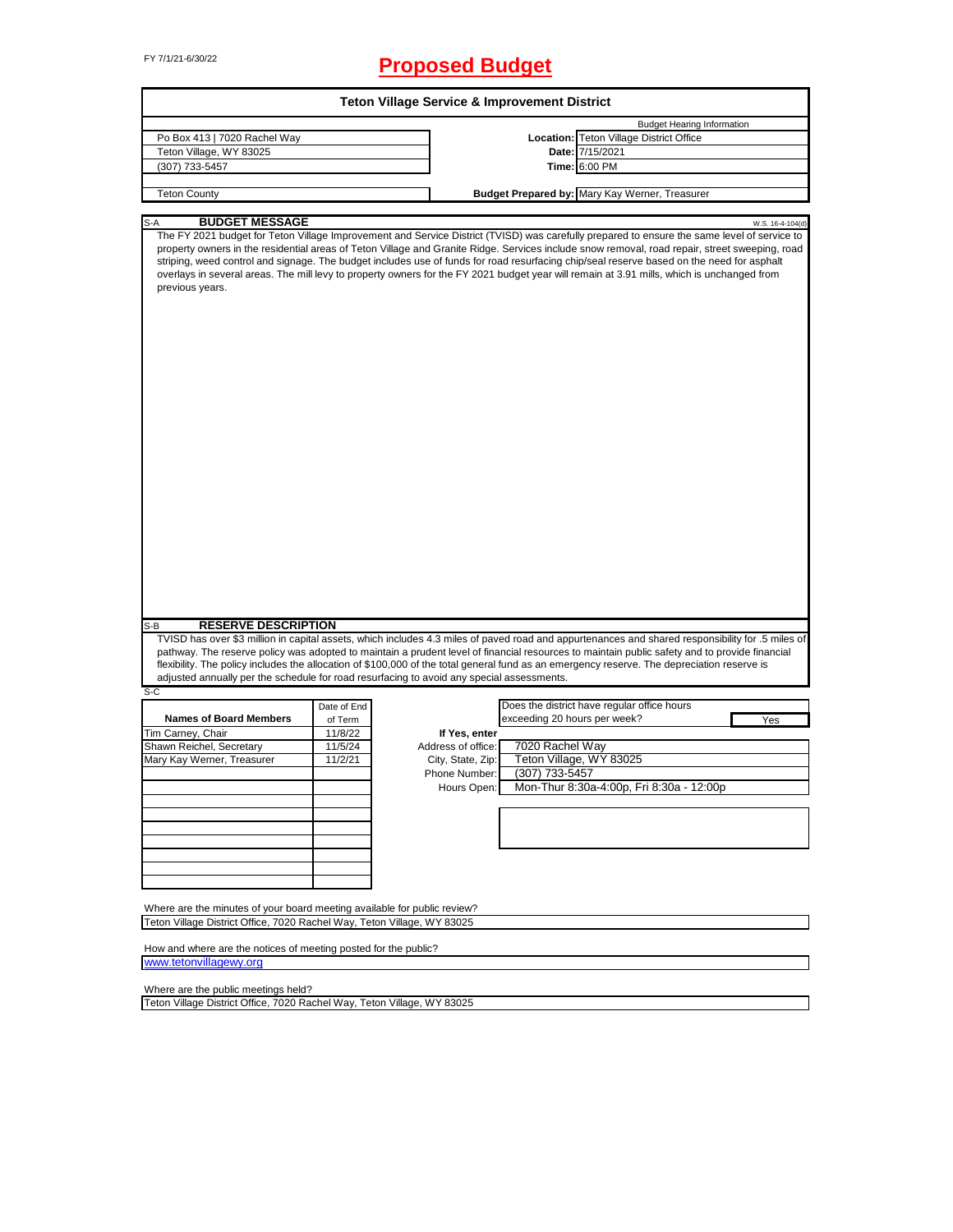### **PROPOSED BUDGET SUMMARY**

|       | <b>OVERVIEW</b>                                             | 2019-2020<br>Actual | 2020-2021<br>Estimated | 2021-2022<br>Proposed | Pendina<br>Approval |
|-------|-------------------------------------------------------------|---------------------|------------------------|-----------------------|---------------------|
|       |                                                             |                     |                        |                       |                     |
| $S-1$ | <b>Total Budgeted Expenditures</b>                          | \$285,052           | \$207,140              | \$471.350             |                     |
| $S-2$ | <b>Total Principal to Pay on Debt</b>                       | \$0                 | \$0                    |                       |                     |
| $S-3$ | <b>Total Change to Restricted Funds</b>                     | \$89,320            | \$146,858              |                       |                     |
|       |                                                             |                     |                        |                       |                     |
| $S-4$ | <b>Total General Fund and Forecasted Revenues Available</b> | \$868,008           | \$899,823              | \$1,508,059           |                     |
|       |                                                             |                     |                        |                       |                     |
| $S-5$ | Amount requested from County Commissioners                  | \$395,347           | \$428,664              | \$489.352             |                     |
|       |                                                             |                     |                        |                       |                     |
| $S-6$ | <b>Additional Funding Needed:</b>                           |                     |                        |                       |                     |

|                  | <b>REVENUE SUMMARY</b>                                    | 2019-2020  | 2020-2021 | 2021-2022                                    | Pending                                                                                                                                                                                                                          |
|------------------|-----------------------------------------------------------|------------|-----------|----------------------------------------------|----------------------------------------------------------------------------------------------------------------------------------------------------------------------------------------------------------------------------------|
|                  |                                                           | Actual     | Estimated | Proposed                                     | Approval                                                                                                                                                                                                                         |
|                  |                                                           |            |           |                                              |                                                                                                                                                                                                                                  |
| $S-7$            | <b>Operating Revenues</b>                                 | \$0        | \$0       | \$0                                          | en de la familie de la familie de la familie de la familie de la familie de la familie de la familie de la fam<br>De la familie de la familie de la familie de la familie de la familie de la familie de la familie de la famili |
| $S-8$            | Tax levy (From the County Treasurer)                      | \$395,347  | \$428,664 | \$489,352                                    | a a a an an t-òrdan an t-òrdan an t-òrdan an t-òrdan an t-òrdan an t-òrdan an t-òrdan an t-òrdan an t-òrdan an                                                                                                                   |
| $S-9$            | <b>Government Support</b>                                 | \$0        | \$0       | \$0                                          | en de la familie de la familie de la familie de la familie de la familie de la familie de la familie de la fam<br>Espainia                                                                                                       |
| $S-10$           | <b>Grants</b>                                             | \$0<br>\$0 | \$0       | \$0<br>\$0                                   | e de la construcción de la construcción de la construcción de la construcción de la construcción de la construcción<br>Construcción                                                                                              |
| $S-11$           | Other County Support (Not from Co. Treas.)                | \$30.815   | \$0       | \$28.102                                     | a katalunggal sa katalunggal sa katalunggal sa katalunggal sa katalunggal sa katalunggal sa katalunggal sa kat                                                                                                                   |
| $S-12$           | <b>Miscellaneous</b>                                      |            | \$29,313  |                                              |                                                                                                                                                                                                                                  |
| $S-13$           | <b>Other Forecasted Revenue</b>                           | \$0        | \$0       | \$0                                          |                                                                                                                                                                                                                                  |
| $S-14$           | <b>Total Revenue</b>                                      | \$426,162  | \$457,977 | \$517.454                                    | <u>tik alaman da</u>                                                                                                                                                                                                             |
|                  | FY 7/1/21-6/30/22                                         |            |           | Teton Village Service & Improvement District |                                                                                                                                                                                                                                  |
|                  | <b>EXPENDITURE SUMMARY</b>                                | 2019-2020  | 2020-2021 | 2021-2022                                    | Pending                                                                                                                                                                                                                          |
|                  |                                                           | Actual     | Estimated | Proposed                                     | Approval                                                                                                                                                                                                                         |
|                  |                                                           |            | \$0       |                                              | <u> Hillisoon Sa</u>                                                                                                                                                                                                             |
| $S-15$           | <b>Capital Outlay</b><br><b>Interest and Fees On Debt</b> | \$0<br>\$0 | \$0       | \$200,000<br>\$0                             | ni kata                                                                                                                                                                                                                          |
| $S-16$<br>$S-17$ | <b>Administration</b>                                     | \$27,667   | \$21,829  | \$42,950                                     | <u> Harristo Sta</u>                                                                                                                                                                                                             |
| $S-18$           | <b>Operations</b>                                         | \$255,922  | \$183,761 | \$226,800                                    | <u>Mikiliano d</u>                                                                                                                                                                                                               |
| $S-19$           | <b>Indirect Costs</b>                                     | \$1,462    | \$1,550   | \$1,600                                      | <u> Maria Sa</u>                                                                                                                                                                                                                 |
| S-20R            | <b>Expenditures paid by Reserves</b>                      | \$0        | \$0       | \$0                                          | ,,,,                                                                                                                                                                                                                             |
| $S-20$           | <b>Total Expenditures</b>                                 | \$285,052  | \$207,140 | \$471,350                                    | <u>tilik kultural</u>                                                                                                                                                                                                            |
|                  |                                                           |            |           |                                              |                                                                                                                                                                                                                                  |
|                  | <b>DEBT SUMMARY</b>                                       | 2019-2020  | 2020-2021 | 2021-2022                                    | Pending                                                                                                                                                                                                                          |
|                  |                                                           | Actual     | Estimated | Proposed                                     | Approval                                                                                                                                                                                                                         |
|                  |                                                           |            |           |                                              |                                                                                                                                                                                                                                  |
| $S-21$           | <b>Principal Paid on Debt</b>                             | \$0        | \$0       | \$0                                          | elli kuulu                                                                                                                                                                                                                       |
|                  |                                                           | 2019-2020  | 2020-2021 | 2021-2022                                    | Pending                                                                                                                                                                                                                          |
|                  | <b>CASH AND INVESTMENTS</b>                               | Actual     | Estimated | Proposed                                     | Approval                                                                                                                                                                                                                         |
|                  |                                                           |            |           |                                              |                                                                                                                                                                                                                                  |
| $S-22$           | <b>TOTAL GENERAL FUNDS</b>                                | \$441,846  | \$441,846 | \$990,605                                    | <u> Maria Maria Indonesia (</u>                                                                                                                                                                                                  |
|                  | <b>Summary of Reserve Funds</b>                           |            |           |                                              |                                                                                                                                                                                                                                  |
| $S-23$           | <b>Beginning Balance in Reserve Accounts</b>              |            |           |                                              |                                                                                                                                                                                                                                  |
| $S-24$           | a. Sinking and Debt Service Funds                         | \$359,827  | \$449,147 | \$596,005                                    | <u> Harristo Maria</u>                                                                                                                                                                                                           |
| $S-25$           | b. Reserves                                               | \$0        | \$0       | \$0                                          | en de la familie de la familie de la familie de la familie de la familie de la familie de la familie de la fam<br>Establece de la familie de la familie de la familie de la familie de la familie de la familie de la familie d  |
| $S-26$           | c. Bond Funds                                             | \$0        | \$0       | \$0                                          | en de la familie de la familie de la familie de la familie de la familie de la familie de la familie de la fa<br>Concelho de la familie de la familie de la familie de la familie de la familie de la familie de la familie de   |
|                  | Total Reserves (a+b+c)                                    | \$359,827  | \$449,147 | \$596.005                                    | <b>Alan Barat Barat Barat Barat Barat Barat</b>                                                                                                                                                                                  |
| $S-27$           | Amount to be added                                        |            |           |                                              |                                                                                                                                                                                                                                  |
| $S-28$           | a. Sinking and Debt Service Funds                         | \$89,320   | \$146,858 | \$0                                          |                                                                                                                                                                                                                                  |
| $S-29$           | b. Reserves                                               | \$0        | \$0       | \$0                                          |                                                                                                                                                                                                                                  |
| $S-30$           | c. Bond Funds                                             | \$0        | \$0       | \$0                                          | e de la composición de la composición de la composición de la composición de la composición de la composición<br>Composición                                                                                                     |
|                  | Total to be added (a+b+c)                                 | \$89,320   | \$146,858 | \$0                                          | en de la filòlogía<br>Alba                                                                                                                                                                                                       |
|                  |                                                           |            |           |                                              |                                                                                                                                                                                                                                  |
| $S-31$           | <b>Subtotal</b>                                           | \$449,147  | \$596,005 | \$596,005                                    |                                                                                                                                                                                                                                  |

*Budget Officer / District Official (if not same as "Submitted by")*

Teton Village, WY 83025 **DISTRICT ADDRESS:** Po Box 413 | 7020 Rachel Way **PREPARED BY:** Mary Kay Werner, Treasurer

Date adopted by Special District

*End of Summary*

**DISTRICT PHONE:** (307) 733-5457

1/23/19 *Form approved by Wyoming Department of Audit, Public Funds Division Prepared in compliance with the Uniform Municipal Fiscal Procedures Act (W.S. 16-4-101 through 124) as it applies.*

S-32 **Less Total to be spent** \$0 \$0 \$0 \$0

**S-33 TOTAL RESERVES AT END OF FISCAL YEAR 1999 120 1419, 147 \$596,005** \$596,005 \$596,005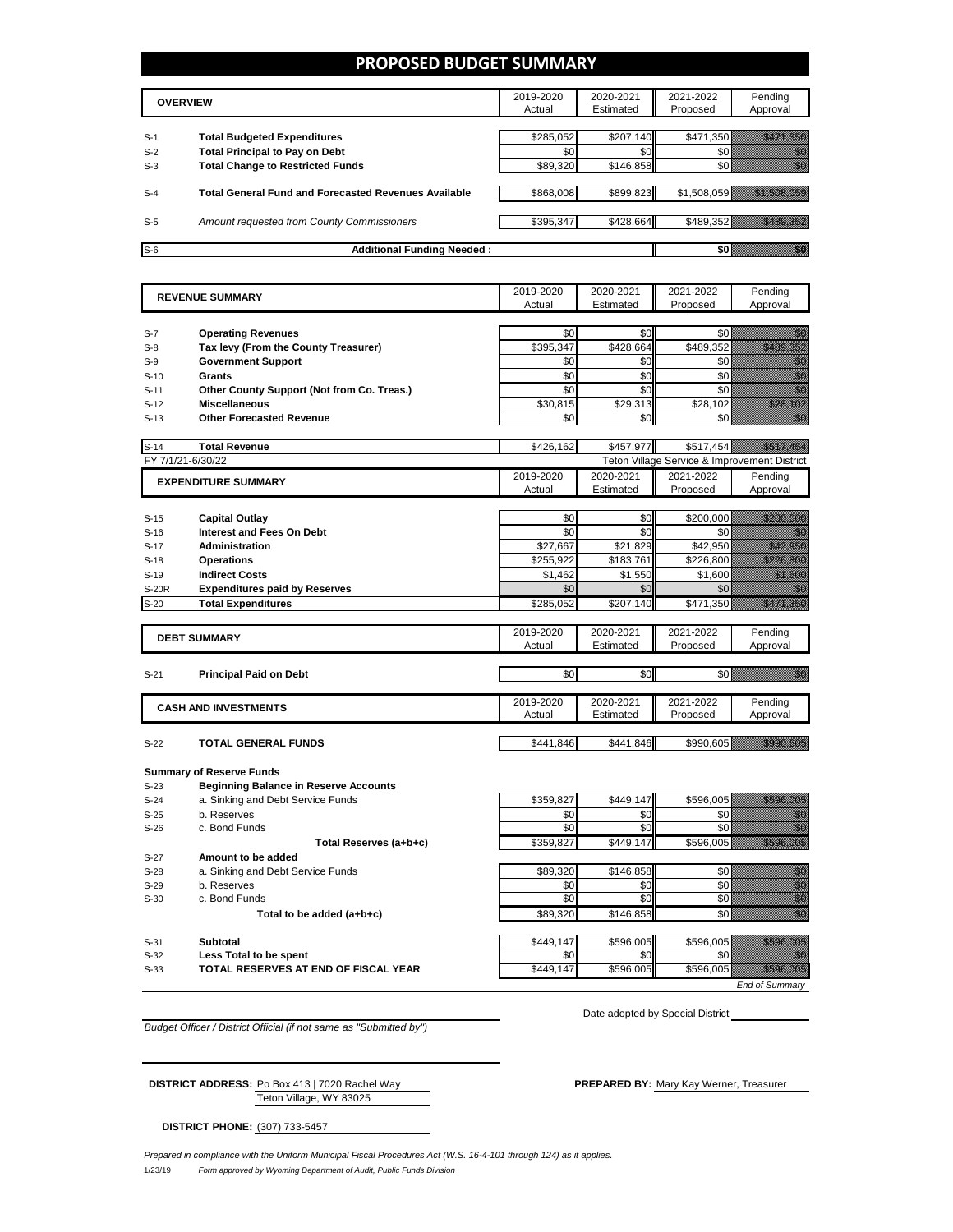|                  | Teton Village Service & Improvement District                                           |                                 |                     |                        | <b>FYE</b>            | 6/30/2022                                                                                                                                                                                                                        |
|------------------|----------------------------------------------------------------------------------------|---------------------------------|---------------------|------------------------|-----------------------|----------------------------------------------------------------------------------------------------------------------------------------------------------------------------------------------------------------------------------|
|                  | <b>NAME OF DISTRICT/BOARD</b>                                                          |                                 |                     |                        |                       |                                                                                                                                                                                                                                  |
|                  | PROPERTY TAXES AND ASSESSMENTS                                                         |                                 |                     |                        |                       |                                                                                                                                                                                                                                  |
|                  |                                                                                        |                                 |                     |                        |                       |                                                                                                                                                                                                                                  |
|                  |                                                                                        | <b>DOA Chart</b><br>of Accounts | 2019-2020<br>Actual | 2020-2021<br>Estimated | 2021-2022<br>Proposed | Pending<br>Approval                                                                                                                                                                                                              |
| $R-1$<br>$R-1.1$ | <b>Property Taxes and Assessments Received</b><br>Tax Levy (From the County Treasurer) | 4001                            | \$395,347           | \$428,664              | \$489,352             | <u> Karaburatan Ing</u>                                                                                                                                                                                                          |
| $R-1.2$          | Other County Support (see note on the right)                                           | 4005                            |                     |                        |                       |                                                                                                                                                                                                                                  |
|                  |                                                                                        |                                 |                     |                        |                       |                                                                                                                                                                                                                                  |
|                  | <b>FORECASTED REVENUE</b>                                                              |                                 |                     |                        |                       |                                                                                                                                                                                                                                  |
|                  |                                                                                        | <b>DOA Chart</b><br>of Accounts | 2019-2020<br>Actual | 2020-2021<br>Estimated | 2021-2022<br>Proposed | Pending<br>Approval                                                                                                                                                                                                              |
| $R-2$            | <b>Revenues from Other Governments</b>                                                 |                                 |                     |                        |                       |                                                                                                                                                                                                                                  |
| $R - 2.1$        | <b>State Aid</b>                                                                       | 4211                            |                     |                        |                       |                                                                                                                                                                                                                                  |
|                  | R-2.2 Additional County Aid (non-treasurer)                                            | 4237                            |                     |                        |                       |                                                                                                                                                                                                                                  |
|                  | R-2.3 City (or Town) Aid                                                               | 4237<br>4237                    |                     |                        |                       |                                                                                                                                                                                                                                  |
| $R - 2.5$        | R-2.4 Other (Specify)                                                                  |                                 | \$0                 | \$0                    | \$0                   |                                                                                                                                                                                                                                  |
| $R-3$            | <b>Total Government Support</b><br><b>Operating Revenues</b>                           |                                 |                     |                        |                       | en de la familie de la familie de la familie de la familie de la familie de la familie de la familie de la fam<br>Constituit de la familie de la familie de la familie de la familie de la familie de la familie de la familie d |
| $R - 3.1$        | <b>Customer Charges</b>                                                                | 4300                            |                     |                        |                       |                                                                                                                                                                                                                                  |
| R-3.2            | Sales of Goods or Services                                                             | 4300                            |                     |                        |                       |                                                                                                                                                                                                                                  |
|                  | R-3.3 Other Assessments                                                                | 4503                            |                     |                        |                       |                                                                                                                                                                                                                                  |
| $R - 3.4$        | <b>Total Operating Revenues</b>                                                        |                                 | \$0                 | \$0                    | \$0                   | en de la familie de la familie de la familie de la familie de la familie de la familie de la familie de la fam<br>De la familie de la familie de la familie de la familie de la familie de la familie de la familie de la famili |
| $R-4$            | <b>Grants</b>                                                                          |                                 |                     |                        |                       |                                                                                                                                                                                                                                  |
| $R - 4.1$        | <b>Direct Federal Grants</b>                                                           | 4201                            |                     |                        |                       |                                                                                                                                                                                                                                  |
|                  | R-4.2 Federal Grants thru State Agencies                                               | 4201                            |                     |                        |                       |                                                                                                                                                                                                                                  |
|                  | R-4.3 Grants from State Agencies                                                       | 4211                            |                     |                        |                       |                                                                                                                                                                                                                                  |
| $R - 4.4$        | <b>Total Grants</b>                                                                    |                                 | \$0                 | \$0                    | \$0                   | en de la filosofia<br>Altres de la filosofia                                                                                                                                                                                     |
| $R-5$            | <b>Miscellaneous Revenue</b>                                                           |                                 |                     |                        |                       |                                                                                                                                                                                                                                  |
| $R - 5.1$        | Interest                                                                               | 4501                            | \$12,145            | \$4,225                | \$2,000               | <u>till framförfall</u>                                                                                                                                                                                                          |
| $R - 5.2$        | Other: Specify<br>Violations<br>Other: See Additional                                  | 4500                            | \$100               | \$0                    | \$0                   |                                                                                                                                                                                                                                  |
| $R-5.3$          | <b>Total Miscellaneous</b>                                                             |                                 | \$18,570            | \$25,088               | \$26,102              | <u>till kommune</u>                                                                                                                                                                                                              |
| $R-5.4$          |                                                                                        |                                 | \$30,815            | \$29,313               | \$28,102              |                                                                                                                                                                                                                                  |
| $R - 5.5$        | <b>Total Forecasted Revenue</b>                                                        |                                 | \$30,815            | \$29,313               | \$28,102              | <u> Mariji (</u>                                                                                                                                                                                                                 |
| $R-6$            | <b>Other Forecasted Revenue</b>                                                        |                                 |                     |                        |                       |                                                                                                                                                                                                                                  |
| $R-6.1$          | a. Other past due as estimated by Co. Treas.                                           | 4004                            |                     |                        |                       |                                                                                                                                                                                                                                  |
| $R-6.2$          | b. Other forecasted revenue (specify):                                                 |                                 |                     |                        |                       |                                                                                                                                                                                                                                  |
| $R-6.3$          |                                                                                        | 4500                            |                     |                        |                       |                                                                                                                                                                                                                                  |
| $R-6.4$          |                                                                                        | 4500                            |                     |                        |                       |                                                                                                                                                                                                                                  |
| $R-6.5$          |                                                                                        |                                 |                     |                        |                       |                                                                                                                                                                                                                                  |
| R-6.6            | Total Other Forecasted Revenue (a+b)                                                   |                                 | \$0                 | \$0                    | \$0                   | en de la familie de la familie de la familie de la familie de la familie de la familie de la familie de la fa<br>Constitution de la familie de la familie de la familie de la familie de la familie de la familie de la familie  |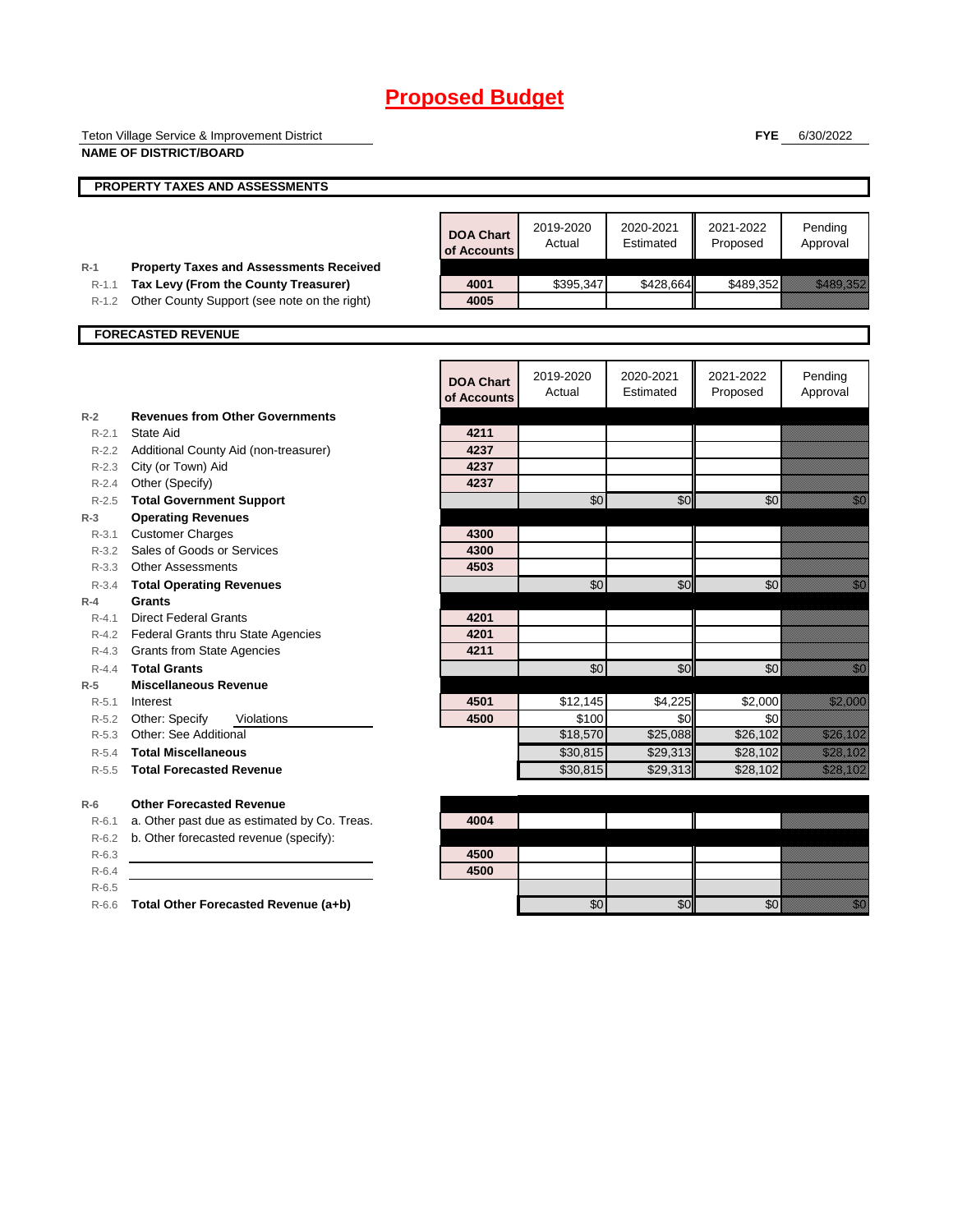### **CAPITAL OUTLAY BUDGET**

| $E-1$     | <b>Capital Outlay</b>        |      |
|-----------|------------------------------|------|
| $E - 1.1$ | <b>Real Property</b>         | 6201 |
| $E - 1.2$ | Vehicles                     | 6210 |
| $E-1.3$   | <b>Office Equipment</b>      | 6211 |
| $E - 1.4$ | Other (Specify)              |      |
| $E-1.5$   | Road Resurfacing/Chip & Seal | 6200 |
| $E - 1.6$ |                              | 6200 |
| $E - 1.7$ |                              |      |
| $E - 1.8$ | <b>TOTAL CAPITAL OUTLAY</b>  |      |
|           |                              |      |

|           |                              | <b>DOA Chart</b><br>of Accounts | 2019-2020<br>Actual | 2020-2021<br>Estimated | 2021-2022<br>Proposed | Pending<br>Approval   |
|-----------|------------------------------|---------------------------------|---------------------|------------------------|-----------------------|-----------------------|
|           | <b>Capital Outlay</b>        |                                 |                     |                        |                       |                       |
| $E-1.1$   | <b>Real Property</b>         | 6201                            |                     |                        |                       |                       |
| $E - 1.2$ | Vehicles                     | 6210                            |                     |                        |                       |                       |
| $E - 1.3$ | Office Equipment             | 6211                            |                     |                        |                       |                       |
| $E-1.4$   | Other (Specify)              |                                 |                     |                        |                       |                       |
| $E - 1.5$ | Road Resurfacing/Chip & Seal | 6200                            |                     |                        | \$200,000             |                       |
| $E-1.6$   |                              | 6200                            |                     |                        |                       |                       |
| $E-1.7$   |                              |                                 |                     |                        |                       |                       |
| $E-1.8$   | <b>TOTAL CAPITAL OUTLAY</b>  |                                 | \$0                 | \$0                    | \$200,000             | <u> Harristan Sta</u> |

#### **ADMINISTRATION BUDGET**

|           |                                      | <b>DOA Chart</b><br>of Accounts | 2019-2020<br>Actual | 2020-2021<br>Estimated | 2021-2022<br>Proposed | Pending<br>Approval                  |
|-----------|--------------------------------------|---------------------------------|---------------------|------------------------|-----------------------|--------------------------------------|
| $E-2$     | <b>Personnel Services</b>            |                                 |                     |                        |                       |                                      |
| $E - 2.1$ | Administrator                        | 7002                            | \$5,312             | \$4,200                | \$8,000               | <u>tionalist parallel</u>            |
| $E - 2.2$ | Secretary                            | 7003                            |                     |                        |                       |                                      |
| $E - 2.3$ | Clerical                             | 7004                            |                     |                        |                       |                                      |
| $E - 2.4$ | Other (Specify)                      |                                 |                     |                        |                       |                                      |
| $E-2.5$   |                                      | 7005                            |                     |                        |                       |                                      |
| $E - 2.6$ |                                      | 7005                            |                     |                        |                       |                                      |
| $E - 2.7$ |                                      |                                 |                     |                        |                       |                                      |
| $E-3$     | <b>Board Expenses</b>                |                                 |                     |                        |                       |                                      |
| $E - 3.1$ | Travel                               | 7011                            |                     |                        |                       |                                      |
| $E - 3.2$ | Mileage                              | 7012                            |                     |                        |                       |                                      |
| $E - 3.3$ | Other (Specify)                      |                                 |                     |                        |                       |                                      |
| $E - 3.4$ |                                      | 7013                            |                     |                        |                       |                                      |
| $E - 3.5$ |                                      | 7013                            |                     |                        |                       |                                      |
| $E - 3.6$ |                                      |                                 |                     |                        |                       |                                      |
| $E-4$     | <b>Contractual Services</b>          |                                 |                     |                        |                       |                                      |
| $E - 4.1$ | Legal                                | 7021                            | \$1,838             | \$2,000                | \$6,000               | <u>tik alaman da</u>                 |
| $E - 4.2$ | Accounting/Auditing                  | 7022                            | \$3,195             | $\overline{$3,140}$    | \$3,500               | <u>till framförfattar och en sta</u> |
| $E - 4.3$ | Other (Specify)                      |                                 |                     |                        |                       |                                      |
| $E - 4.4$ | <b>Engineering Fees</b>              | 7023                            | \$10,041            | \$6,500                | \$10,000              | <u> Harristo Santa Consta</u>        |
| $E - 4.5$ |                                      | 7023                            |                     |                        |                       |                                      |
| $E-4.6$   |                                      |                                 |                     |                        |                       |                                      |
| $E-5$     | <b>Other Administrative Expenses</b> |                                 |                     |                        |                       |                                      |
| $E - 5.1$ | <b>Office Supplies</b>               | 7031                            | \$847               | \$180                  | \$1,600               | <u>ti ka</u>                         |
| $E-5.2$   | Office equipment, rent & repair      | 7032                            | \$1,244             | \$0                    | \$2,000               | <u>till framförsta</u>               |
| $E - 5.3$ | Education                            | 7033                            | \$0                 | \$0                    | \$0                   |                                      |
| $E - 5.4$ | Registrations                        | 7034                            | \$0                 | \$0                    | \$0                   |                                      |
| $E-5.5$   | Other (Specify)                      |                                 |                     |                        |                       |                                      |
| $E-5.6$   | Postage & Freight                    | 7035                            | \$35                | \$180                  | \$500                 | <u>tional and</u>                    |
| $E - 5.7$ | <b>Rent Expense</b>                  | 7035                            | \$3,000             | \$3,000                | \$3,000               |                                      |
| $E - 5.8$ | see additional details               |                                 | \$2,156             | \$2,629                | \$8,350               | <u>tik alaman da</u>                 |
| $E-6$     | <b>TOTAL ADMINISTRATION</b>          |                                 | \$27,667            | \$21,829               | \$42,950              | <u>tik alaman k</u>                  |

 $\blacksquare$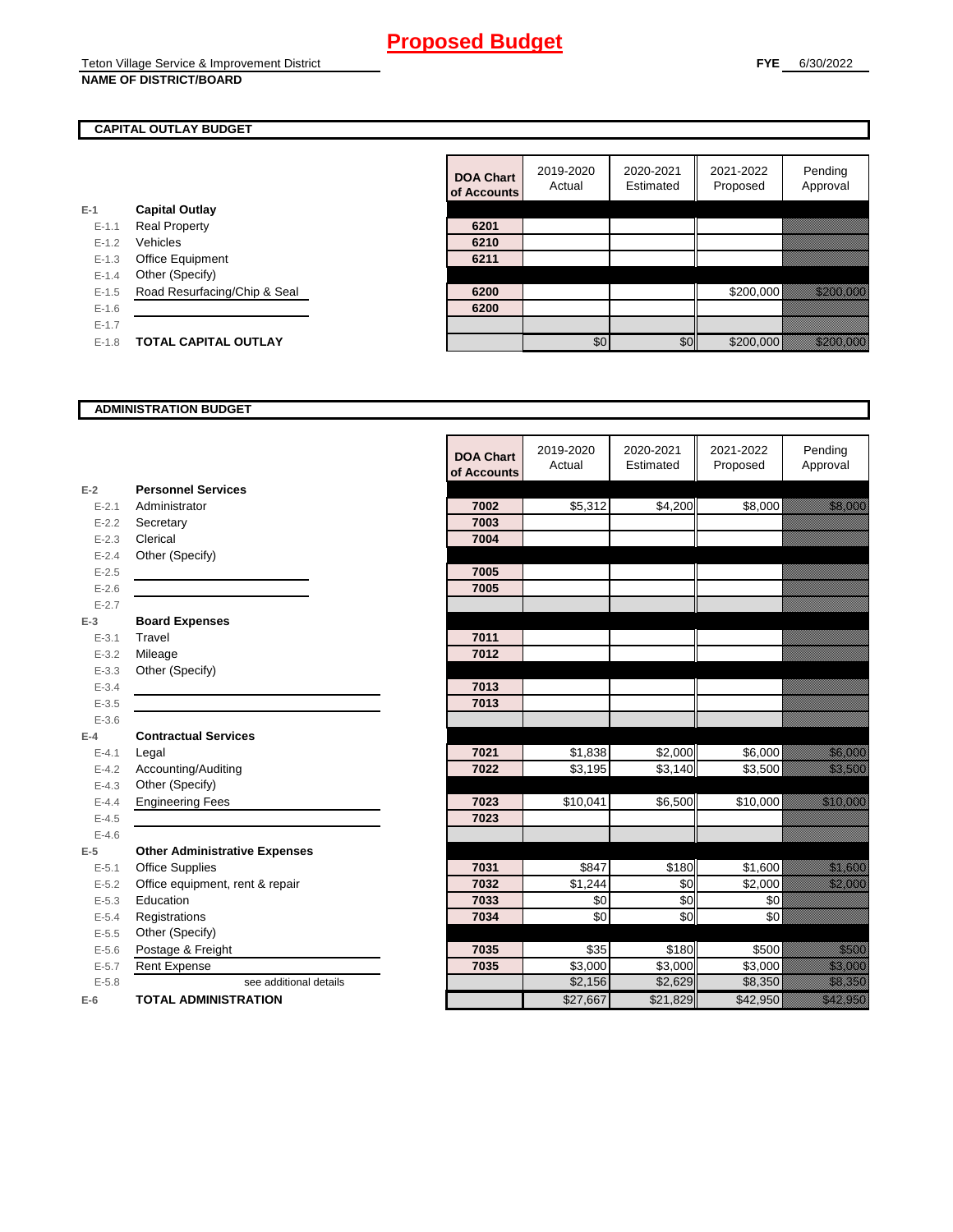## **OPERATIONS BUDGET**

|            |                                        | <b>DOA Chart</b><br>of Accounts | 2019-2020<br>Actual | 2020-2021<br>Estimated | 2021-2022<br>Proposed | Pending<br>Approval                                                                                                   |
|------------|----------------------------------------|---------------------------------|---------------------|------------------------|-----------------------|-----------------------------------------------------------------------------------------------------------------------|
| $E-7$      | <b>Personnel Services</b>              |                                 |                     |                        |                       |                                                                                                                       |
| $E - 7.1$  | Wages--Operations                      | 7202                            |                     |                        |                       |                                                                                                                       |
| $E - 7.2$  | <b>Service Contracts</b>               | 7203                            |                     |                        |                       |                                                                                                                       |
| $E - 7.3$  | Other (Specify)                        |                                 |                     |                        |                       |                                                                                                                       |
| $E - 7.4$  | Hourly/Temp Services                   | 7204                            | \$3,121             | \$3,500                | \$4,000               | <u> Hillian Sta</u>                                                                                                   |
| $E - 7.5$  | Director Of Public Works               | 7204                            | \$14,526            | \$15,000               | \$16,000              | <u> Karl Sara</u>                                                                                                     |
| $E - 7.6$  |                                        |                                 |                     |                        |                       |                                                                                                                       |
| $E-8$      | <b>Travel</b>                          |                                 |                     |                        |                       |                                                                                                                       |
| $E - 8.1$  | Mileage                                | 7211                            |                     |                        |                       |                                                                                                                       |
| $E - 8.2$  | Other (Specify)                        |                                 |                     |                        |                       |                                                                                                                       |
| $E - 8.3$  |                                        | 7212                            |                     |                        |                       |                                                                                                                       |
| $E - 8.4$  |                                        | 7212                            |                     |                        |                       |                                                                                                                       |
| $E - 8.5$  |                                        |                                 |                     |                        |                       |                                                                                                                       |
| $E-9$      | <b>Operating supplies (List)</b>       |                                 |                     |                        |                       |                                                                                                                       |
| $E-9.1$    | Signs-Road, Parks                      | 7220                            | \$15,267            | \$3,000                | \$10,000              | <u>e de la construcción de la construcción de la construcción de la construcción de la construcción de la constru</u> |
| $E-9.2$    | Gas & Vehicle                          | 7220                            | \$1,893             | \$1,800                | \$1,800               | <u> Mariji (</u>                                                                                                      |
| $E - 9.3$  |                                        | 7220                            |                     |                        |                       |                                                                                                                       |
| $E - 9.4$  |                                        | 7220                            |                     |                        |                       |                                                                                                                       |
| $E-9.5$    |                                        |                                 |                     |                        |                       |                                                                                                                       |
| $E-10$     | <b>Program Services (List)</b>         |                                 |                     |                        |                       |                                                                                                                       |
| $E-10.1$   | Road Repair/Maintenance                | 7230                            | \$32,798            | \$10,000               | \$10,000              | <u> Maria Barat</u>                                                                                                   |
| $E-10.2$   | <b>Weed Control</b>                    | 7230                            | \$1,243             | \$1,750                | \$2,000               | <u>till framförsta störfallan i störfallan som han störfallan som han störfallan som han störfallan som han s</u>     |
| $E-10.3$   | Landscaping                            | 7230                            | \$6,475             | \$6,500                | \$8,000               | <u> Hillian Sta</u>                                                                                                   |
| $E-10.4$   | Maintain Culverts/Drainage             | 7230                            | \$3,736             | \$8,000                | \$8,000               | <u> Hillian S</u>                                                                                                     |
| $E-10.5$   | see additional details                 |                                 | \$17,572            | \$16,500               | \$22,000              | <u> Kalendari Septembang Bandari Septembang Bandari Septembang Bandari Septembang Bandari Septembang Bandari Sep</u>  |
| $E-11$     | <b>Contractual Arrangements (List)</b> |                                 |                     |                        |                       |                                                                                                                       |
| $E-11.1$   | Snow Removal Maintenance               | 7400                            | \$97,199            | \$100.000              | \$110,000             | <u> Elizabeth Charles Charles Charles Charles Charles Charles Charles Charles Charles Charles Charles Charles Ch</u>  |
| $E-11.2$   |                                        | 7400                            |                     |                        |                       |                                                                                                                       |
| $E-11.3$   |                                        | 7400                            |                     |                        |                       |                                                                                                                       |
| $E - 11.4$ |                                        | 7400                            |                     |                        |                       |                                                                                                                       |
| $E-11.5$   |                                        |                                 |                     |                        |                       |                                                                                                                       |
| $E-12$     | <b>Other operations (Specify)</b>      |                                 |                     |                        |                       |                                                                                                                       |
| $E-12.1$   | Maintenance Parcel O & M               | 7450                            | \$8,204             | \$5,500                | \$10,000              | <u> Mariji (</u>                                                                                                      |
| $E-12.2$   | Maintenance Lot Project                | 7450                            | \$2,776             | \$0                    | \$10,000              | <u> Karl Sara</u>                                                                                                     |
| $E-12.3$   | Grainte Loop Drainage Project          | 7450                            | \$44,234            | \$6,211                | \$5,000               | <u>ti ka</u>                                                                                                          |
| $E-12.4$   | Road Right-Of-Way Maintenance          | 7450                            | \$6,879             | \$6,000                | \$10,000              | <u> Mariji (</u>                                                                                                      |
| $E-12.5$   |                                        |                                 |                     |                        |                       |                                                                                                                       |
| $E-13$     | <b>TOTAL OPERATIONS</b>                |                                 | \$255,922           | \$183,761              | \$226,800             | <u>ta alikuwa m</u>                                                                                                   |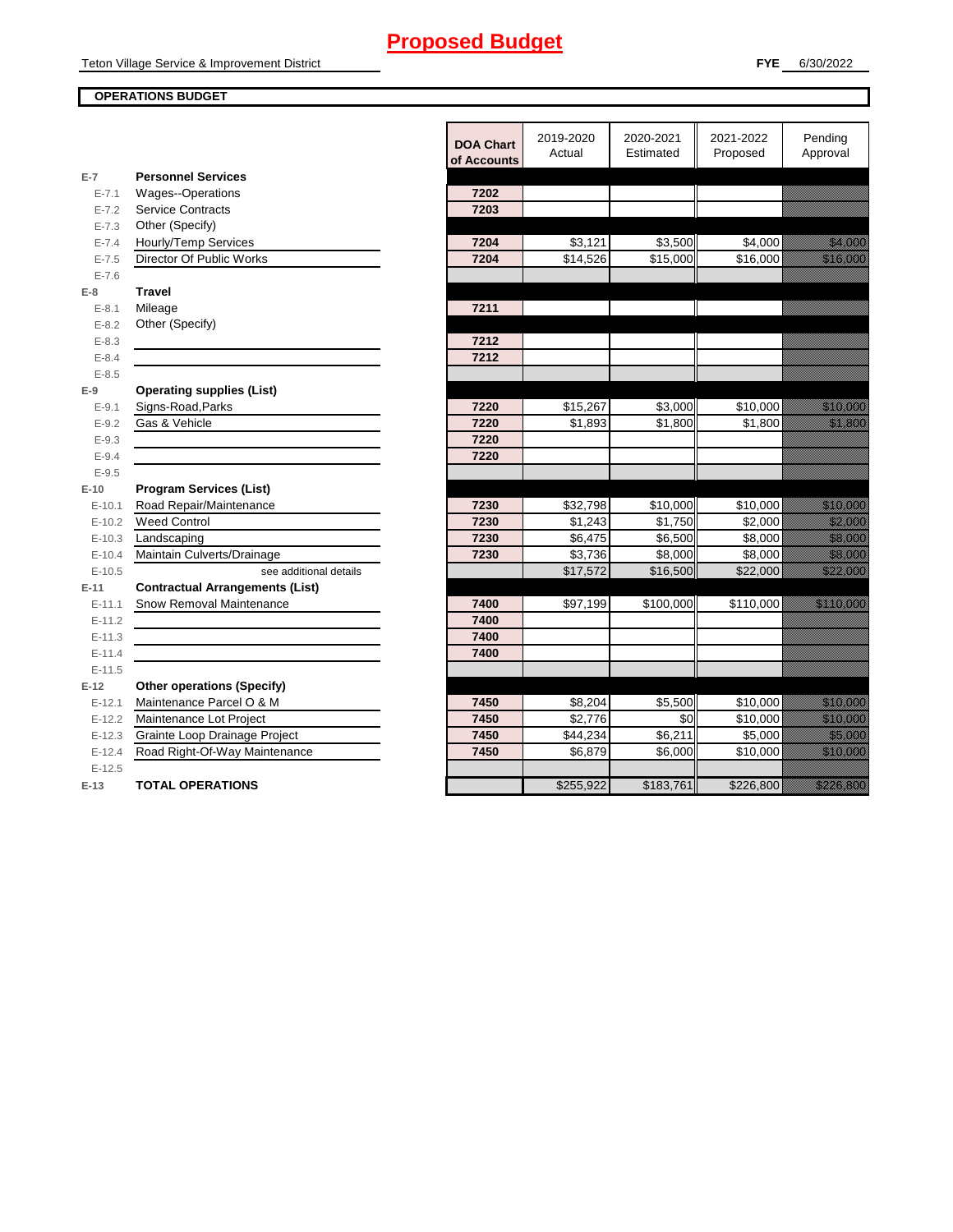Teton Village Service & Improvement District

## **INDIRECT COSTS BUDGET**

**E-14 Insurance**

**E-15 Indirect payroll costs:**

|          |                              | <b>DOA Chart</b><br>of Accounts | 2019-2020<br>Actual | 2020-2021<br>Estimated | 2021-2022<br>Proposed | Pending<br>Approval       |
|----------|------------------------------|---------------------------------|---------------------|------------------------|-----------------------|---------------------------|
| $E-14$   | Insurance                    |                                 |                     |                        |                       |                           |
| $E-14.1$ | Liability                    | 7502                            | \$500               | \$500                  | \$500                 | <u> Karl Sara</u>         |
| $E-14.2$ | Buildings and vehicles       | 7503                            | \$512               | \$550                  | \$600                 | <u> Karati</u>            |
| $E-14.3$ | Equipment                    | 7504                            |                     |                        |                       |                           |
| $E-14.4$ | Other (Specify)              |                                 |                     |                        |                       |                           |
| $E-14.5$ |                              | 7505                            | \$450               | \$500                  | \$500                 | <u> Karati I</u>          |
| $E-14.6$ |                              | 7505                            |                     |                        |                       |                           |
| $E-14.7$ |                              |                                 |                     |                        |                       |                           |
| $E-15$   | Indirect payroll costs:      |                                 |                     |                        |                       |                           |
| $E-15.1$ | FICA (Social Security) taxes | 7511                            |                     |                        |                       |                           |
| $E-15.2$ | <b>Workers Compensation</b>  | 7512                            |                     |                        |                       |                           |
| $E-15.3$ | <b>Unemployment Taxes</b>    | 7513                            |                     |                        |                       |                           |
| $E-15.4$ | Retirement                   | 7514                            |                     |                        |                       |                           |
| $E-15.5$ | Health Insurance             | 7515                            |                     |                        |                       |                           |
| $E-15.6$ | Other (Specify)              |                                 |                     |                        |                       |                           |
| $E-15.7$ |                              | 7516                            |                     |                        |                       |                           |
| $E-15.8$ |                              | 7516                            |                     |                        |                       |                           |
| $E-15.9$ |                              |                                 |                     |                        |                       |                           |
|          |                              |                                 |                     |                        |                       |                           |
| E-17     | <b>TOTAL INDIRECT COSTS</b>  |                                 | \$1,462             | \$1,550                | \$1,600               | <u>i karatifunggal sa</u> |

## **DEBT SERVICE BUDGET**

| <b>DOA Chart</b><br>of Accounts | 2019-2020<br>Actual | 2020-2021<br>Estimated | 2021-2022<br>Proposed | Pending<br>Approval |
|---------------------------------|---------------------|------------------------|-----------------------|---------------------|
|                                 |                     |                        |                       |                     |
| 6401<br>6410                    |                     |                        |                       |                     |
| 6420                            |                     |                        |                       |                     |
|                                 |                     |                        |                       |                     |

| D-1 |  | <b>Debt Service</b> |
|-----|--|---------------------|
|-----|--|---------------------|

D-1.1 Principal

D-1.2 **Interest** 

D-1.3 **Fees** 

**D-2 TOTAL DEBT SERVICE**